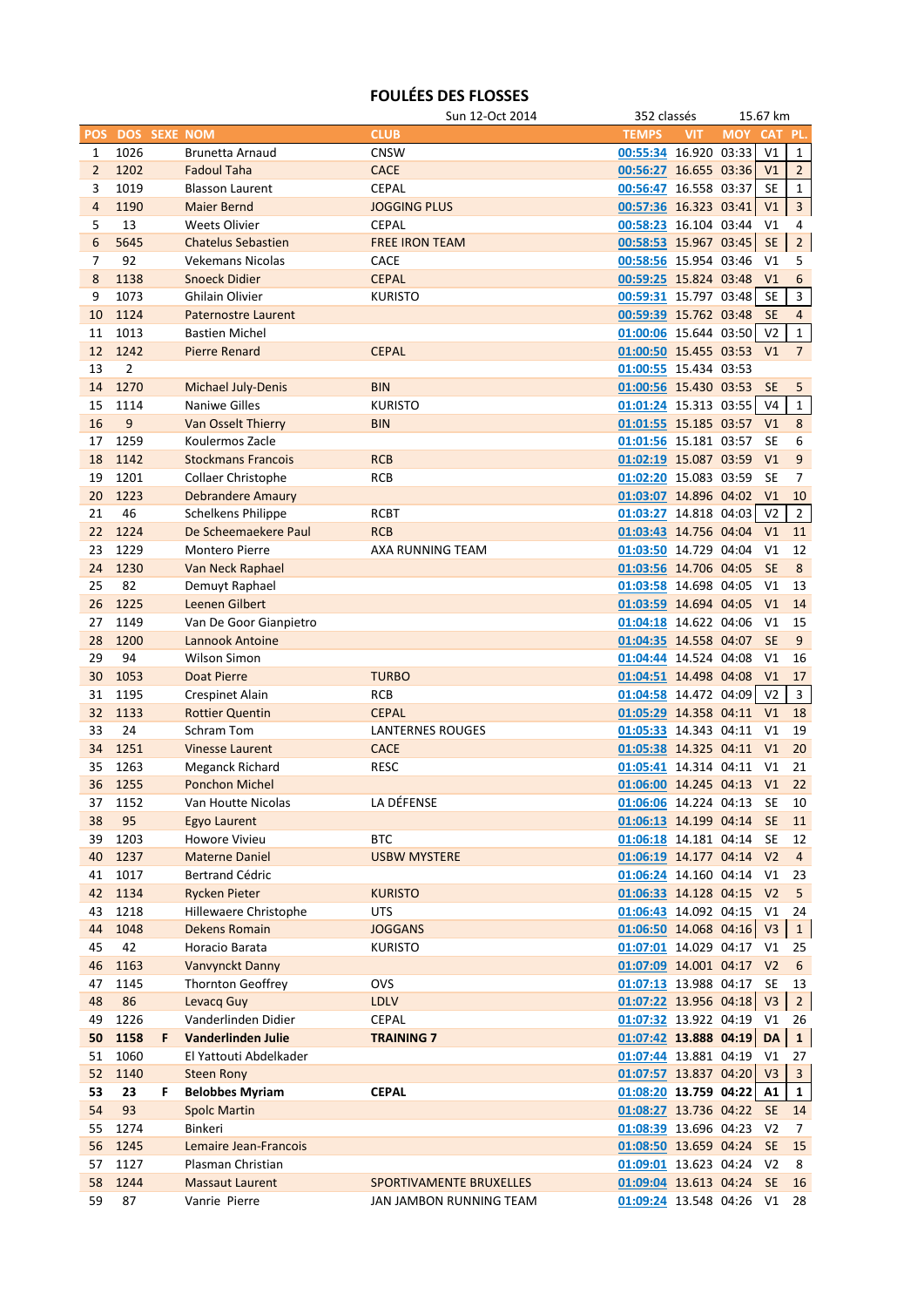| 60  | 1071     |    | Gerard Côme                   |                                | 01:09:26 13.541 04:26    |  | EH.            | $\mathbf{1}$            |
|-----|----------|----|-------------------------------|--------------------------------|--------------------------|--|----------------|-------------------------|
| 61  | 1148     | F  | Van Butsele Christine         | <b>RIWA</b>                    | 01:09:28 13.535 04:26    |  | DA             | $\mathbf{2}$            |
| 62  | 67       |    | <b>Debay Blaise</b>           |                                | 01:09:29 13.531 04:26    |  | V <sub>1</sub> | 29                      |
| 63  | 1087     |    | Karkan Alexandre              | <b>RCBT</b>                    | 01:09:45 13.480 04:27    |  | EH             | $\overline{2}$          |
| 64  | 1182     | F  | <b>Willekens Marijke</b>      | <b>TRAINING 7</b>              | 01:09:47 13.473 04:27    |  | A2             | ${\bf 1}$               |
| 65  | 1109     |    | Michotte Marc                 | <b>KURISTO</b>                 | 01:10:00 13.431 04:28    |  | V <sub>2</sub> | 9                       |
| 66  | 1056     |    | <b>Dreze Christian</b>        | <b>NAC</b>                     | 01:10:05 13.415 04:28 V2 |  |                | 10                      |
| 67  | 1011     | F  | <b>Bardone Laura</b>          | <b>ROYAL LARASANTE</b>         | $01:10:11$ 13.396 04:29  |  | A1             | $\mathbf{2}$            |
| 68  | 1084     |    | <b>Herzl Pierre-Yves</b>      | <b>CEPAL</b>                   | 01:10:16 13.380 04:29    |  | V <sub>1</sub> | 30                      |
| 69  | 1097     |    | Lombaert Sébastien            | <b>RCB</b>                     | 01:10:26 13.349 04:30    |  | <b>SE</b>      | 17                      |
| 70  | 1216     |    | <b>Fabev Natan</b>            |                                | 01:10:29 13.339 04:30    |  | <b>SE</b>      | 18                      |
| 71  | 1020     |    | <b>Boulanger Vincent</b>      |                                | 01:10:41 13.302 04:31    |  | <b>SE</b>      | 19                      |
| 72  | 1093     |    | Lempereur Jean-Luc            | <b>KURISTO</b>                 | 01:10:54 13.261 04:31    |  | V <sub>2</sub> | 11                      |
| 73  | 1234     |    | <b>Baer Christian</b>         |                                | 01:11:03 13.233 04:32    |  | <b>SE</b>      | 20                      |
| 74  | 57       |    | <b>Hoebeke Colin</b>          | <b>JOGGANS</b>                 | 01:11:22 13.174 04:33    |  | V1             | 31                      |
| 75  | 56       |    | Lefevre Benoit                |                                | 01:11:30 13.150 04:34    |  | <b>SE</b>      | 21                      |
| 76  | 16       |    | De Waele Olivier              |                                | 01:11:32 13.144 04:34    |  | <b>SE</b>      | 22                      |
| 77  | 1166     |    | Vertongen Marc                | <b>KURISTO</b>                 | 01:11:42 13.113 04:35    |  | V3             | 4                       |
| 78  | 1188     |    |                               | <b>RCB</b>                     | 01:11:58 13.064 04:36    |  | V <sub>2</sub> | 12                      |
| 79  | 40       |    | Ngwa Ngwa Valentine           |                                | 01:12:05 13.043 04:36    |  | <b>SE</b>      | 23                      |
| 80  | 1065     | F  | <b>Feron Isaline</b>          | <b>KURISTO</b>                 | $01:12:07$ 13.037 04:36  |  | <b>DA</b>      | $\overline{\mathbf{3}}$ |
| 81  | 1014     | F  | <b>Baudion-Pertuisot Anne</b> | <b>KURISTO</b>                 | $01:12:10$ 13.028 04:36  |  | A1             | 3                       |
| 82  | 1198     |    | <b>Warin Didier</b>           |                                | 01:12:10 13.028 04:36    |  | V <sub>2</sub> | 13                      |
| 83  | 1051     |    | Depouille Henri-François      |                                | 01:12:23 12.989 04:37    |  | <b>SE</b>      | 24                      |
| 84  | 1193     |    | <b>Collette Pierre</b>        |                                | 01:12:29 12.971 04:38    |  | V <sub>2</sub> | 14                      |
| 85  | 91       |    | Surquin Jean-Luc              | <b>RCB</b>                     | 01:12:37 12.947 04:38    |  | V1             | 32                      |
| 86  | 1088     |    | <b>Kobs Marc</b>              | <b>JOGGANS</b>                 | 01:12:40 12.939 04:38    |  | V <sub>2</sub> | 15                      |
| 87  | 1111     |    | Monteyne Charles              | RCB                            | 01:12:41 12.936 04:38    |  | V3             | 5                       |
| 88  | 2022     |    | <b>Caufriez Olivier</b>       | <b>WHITE STAR</b>              | 01:12:48 12.915 04:39    |  | <b>SE</b>      | 25                      |
| 89  | 12       |    | Vanderlinden Marc             | <b>TRAINING 7</b>              | 01:12:49 12.912 04:39    |  | V <sub>2</sub> | 16                      |
| 90  | 96       |    | <b>Martini Federo</b>         | SPORTIVAMENTE BRUXELLES        | 01:12:51 12.906 04:39    |  | <b>SE</b>      | 26                      |
| 91  | 44       |    | Leal Rahos Pablo              |                                | 01:12:53 12.900 04:39    |  | <b>SE</b>      | 27                      |
| 92  | 1208     | F  | <b>Leduc Nathalie</b>         | <b>SPORTIVAMENTE BRUXELLES</b> | 01:12:53 12.900 04:39    |  | A1             | 4                       |
| 93  | 20       |    | Carre Stephane                |                                | 01:13:14 12.838 04:40    |  | <b>SE</b>      | 28                      |
| 94  | 1033     |    | <b>Cols Mathieu</b>           | <b>LES IRISHS COFFEE</b>       | 01:13:30 12.792 04:41    |  | <b>SE</b>      | 29                      |
| 95  | 43       |    | Laffitte Jose                 |                                | 01:13:35 12.777 04:42    |  | <b>SE</b>      | 30                      |
| 96  | 1261     |    | Dias Gil                      |                                | 01:13:37 12.772 04:42    |  | <b>SE</b>      | 31                      |
| 97  | 1227     |    | Van Beveren Maarien           | <b>MEELOPERS MENE</b>          | 01:13:44 12.751 04:42    |  | <b>SE</b>      | 32                      |
| 98  | 65       | F. | <b>Rutar Sophie</b>           |                                | 01:13:46 12.746 04:42 DA |  |                | $\overline{4}$          |
| 99  | 90       |    | Nishikawa Jun                 |                                | 01:13:50 12.734 04:43 V1 |  |                | 33                      |
| 100 | 26       |    | <b>Coussaury Fabien</b>       |                                | 01:13:53 12.725 04:43 V1 |  |                | 34                      |
|     | 101 1252 |    | Delvallee Philippe            |                                | 01:13:55 12.720 04:43 V1 |  |                | 35                      |
|     | 102 1213 |    | <b>Belange Laurent</b>        | <b>ANTILOB</b>                 | 01:13:59 12.708 04:43 V1 |  |                | 36                      |
|     | 103 1235 |    | Ramirez Martin                | JOHNSON & JOHNSON              | 01:14:00 12.705 04:43    |  | SE             | 33                      |
|     | 104 1243 | F  | <b>Caster Sandrine</b>        | <b>SWIFT</b>                   | 01:14:04 12.694 04:44 A1 |  |                | 5                       |
| 105 | 63       |    | <b>Mattart Denis</b>          | ENJAMBÉE                       | 01:14:13 12.668 04:44    |  | <b>SE</b>      | 34                      |
|     | 106 1160 |    | Vanderstraeten Pierre         |                                | 01:14:15 12.663 04:44 V2 |  |                | 17                      |
|     | 107 1106 |    | Mehats Sébastien              |                                | 01:14:20 12.648 04:45    |  | <b>SE</b>      | 35                      |
|     | 108 1123 |    | Pasté Olivier                 | <b>WHITE STAR</b>              | 01:14:28 12.626 04:45    |  | <b>SE</b>      | 36                      |
|     | 109 1238 |    |                               |                                |                          |  |                |                         |
|     |          |    | Peeters Quentin               |                                | 01:14:39 12.595 04:46    |  | <b>SE</b>      | 37                      |
|     | 110 1260 | F  | <b>Dardenne Murielle</b>      | <b>SPT WAVRE</b>               | 01:14:39 12.595 04:46 DA |  |                | 5                       |
| 111 | 73       | F  | Van De Moosdyx Cecile         | <b>RCBT</b>                    | 01:14:41 12.589 04:46 A1 |  |                | 6                       |
| 112 | 29       | F  | <b>Dutton Lisa</b>            | <b>CODDIE</b>                  | 01:14:45 12.578 04:46 DA |  |                | 6                       |
| 113 | 45       |    | Mabert Benoit                 | КСВТ                           | 01:14:46 12.575 04:46 V2 |  |                | 18                      |
|     | 114 1162 |    | <b>Vanhemelryck Daniel</b>    | <b>AXA RUNNING TEAM</b>        | 01:14:47 12.572 04:46 V1 |  |                | 37                      |
| 115 | 37       |    | Genin Benoit                  | <b>FEDASIL</b>                 | 01:14:49 12.567 04:46    |  | V1             | 38                      |
|     | 116 1236 |    | Said Boubkari                 |                                | 01:14:52 12.558 04:47 V1 |  |                | 39                      |
|     | 117 1275 | F. | <b>Roosens Catherine</b>      |                                | 01:14:58 12.542 04:47 A1 |  |                | 7                       |
|     | 118 1246 |    | <b>Biccal Stefano</b>         |                                | 01:15:15 12.494 04:48    |  | <b>SE</b>      | 38                      |
|     | 119 1271 |    | Verboomen Jean-Louis          |                                | 01:15:17 12.489 04:48    |  | V <sub>2</sub> | 19                      |
|     | 120 1183 |    | Zalamena Bruno                |                                | 01:15:20 12.481 04:48 V1 |  |                | 40                      |
|     | 121 1004 | F  | <b>Alexandre Francoise</b>    |                                | 01:15:29 12.456 04:49 A2 |  |                | $\mathbf{2}$            |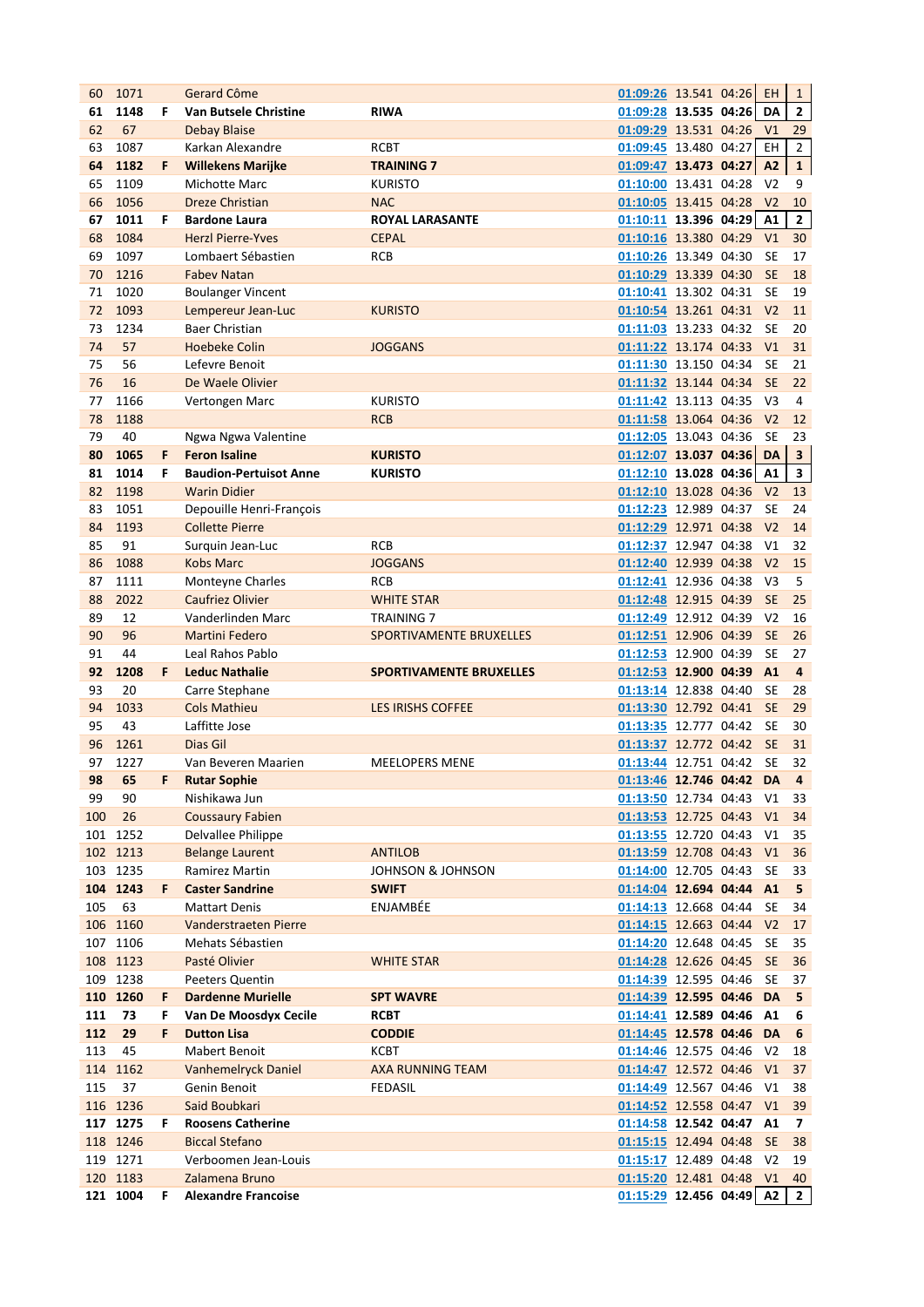|     | 122 1168             |         | <b>Vidick Jean-Luc</b>                      | <b>CACE</b>                       | 01:15:30 12.453 04:49 V3                          |  |                | 6                        |
|-----|----------------------|---------|---------------------------------------------|-----------------------------------|---------------------------------------------------|--|----------------|--------------------------|
|     | 123 1207             |         | De Dapper David                             | <b>MYSTERE</b>                    | 01:15:31 12.450 04:49                             |  | V1             | 41                       |
| 124 | 1049                 |         | <b>Delaere Christophe</b>                   | <b>JAMES</b>                      | 01:15:35 12.439 04:49                             |  | V <sub>2</sub> | 20                       |
|     | 125 1155             |         | Vancutsem Jean Marie                        | <b>RCB</b>                        | 01:15:42 12.420 04:50                             |  | V <sub>3</sub> | 7                        |
|     | 126 1070             |         | Garcia-Uceda Juarez Antonio                 | <b>HIKING IN BELGIUM</b>          | 01:15:46 12.409 04:50                             |  | <b>SE</b>      | 39                       |
| 127 | 75                   |         | <b>Gniadek Tomasz</b>                       | <b>CACE</b>                       | 01:15:48 12.404 04:50                             |  | <b>SE</b>      | 40                       |
| 128 | 1180                 |         | <b>Wijnen Luc</b>                           | <b>RIWA</b>                       | 01:15:57 12.379 04:51 V2                          |  |                | 21                       |
| 129 | 25                   |         | Van Goethem Jean-Marc                       |                                   | 01:16:06 12.355 04:51                             |  | V <sub>2</sub> | 22                       |
| 130 | 100                  |         |                                             |                                   | 01:16:07 12.352 04:51                             |  |                |                          |
|     | 131 1095             |         | Lepoutre Guy                                | <b>USBW</b>                       | 01:16:12 12.339 04:52                             |  | V1             | 42                       |
|     | 132 1254             |         | <b>Hayez Edouard</b>                        |                                   | 01:16:15 12.330 04:52                             |  | V1             | 43                       |
| 133 | 33                   |         | <b>Everaert Marc</b>                        |                                   | 01:16:18 12.322 04:52                             |  | V1             | 44                       |
|     | 134 1003             |         | <b>Alaime Sebastien</b>                     | <b>SPT WAVRE</b>                  | 01:16:23 12.309 04:52                             |  | V1             | 45                       |
|     | 135 1121             |         | Parfondry Marc                              |                                   | 01:16:39 12.266 04:53                             |  | <b>SE</b>      | 41                       |
| 136 | 76                   |         | <b>Corbiau Francois</b>                     |                                   | 01:16:45 12.250 04:54                             |  | <b>SE</b>      | 42                       |
|     | 137 1038             |         | De Backer Serge                             |                                   | 01:16:48 12.242 04:54 V1                          |  |                | 46                       |
|     | 138 1025             |         | <b>Brunet Bernard</b>                       |                                   | 01:17:05 12.197 04:55 V1                          |  |                | 47                       |
| 139 | 35                   |         | Parwez Sayedi                               | <b>FEDASIL</b>                    | 01:17:12 12.179 04:56 EH                          |  |                | $\overline{3}$           |
|     | 140 1022             |         | <b>Breyne Lilian</b>                        |                                   | 01:17:17 12.166 04:56                             |  | <b>SE</b>      | 43                       |
|     | 141 1089             |         | Lacombe Denis                               |                                   | 01:17:19 12.160 04:56                             |  | V <sub>2</sub> | 23                       |
|     | 142 1258             |         | Scannapiedcoro Ivan                         | SPORTIVAMENTE BRUXELLES           | 01:17:24 12.147 04:56                             |  | <b>SE</b>      | 44                       |
| 143 | 1027                 |         | Cagney Donagh                               | <b>BRUSSELS RUNNERS</b>           | 01:17:27 12.139 04:57                             |  | <b>SE</b>      | 45                       |
|     | 144 5648             |         | <b>Huart Fabrice</b>                        |                                   | 01:17:32 12.126 04:57                             |  | <b>SE</b>      | 46                       |
|     | 145 1113             | F.      | <b>Morvan Sabine</b>                        | <b>RCB</b>                        | 01:17:44 12.095 04:58                             |  | A1             | 8                        |
|     | 146 1021             |         | <b>Bourgois Mathieu</b>                     | <b>HIKING IN BELGIUM</b>          | 01:17:49 12.082 04:58                             |  | <b>SE</b>      | 47                       |
|     | 147 1091             | F       | Le Moine Marie Florence                     | YOU BETTER BELIZE IT              | 01:17:51 12.077 04:58                             |  | DA             | $\overline{\phantom{a}}$ |
|     | 148 1266             |         | <b>Mohamed Temsamani</b>                    |                                   | 01:17:54 12.069 04:58                             |  | V1             | 48                       |
| 149 | 1074                 |         | Ghysen Andre                                | <b>SPT WAVRE</b>                  | 01:18:01 12.051 04:59                             |  | V <sub>2</sub> | 24                       |
| 150 | 53                   |         | Loyez Mathieu                               |                                   | 01:18:08 12.033 04:59                             |  | <b>SE</b>      | 48                       |
| 151 | 88                   |         | <b>Genet Michel</b>                         | JAN JAMBON RUNNING TEAM           | 01:18:13 12.020 04:59                             |  | V1             | 49                       |
| 152 | 39                   |         | <b>Abdoul Aziz Yessoufou</b>                | <b>FEDASIL</b>                    | 01:18:16 12.013 05:00                             |  | <b>SE</b>      | 49                       |
| 153 | 34                   |         | Pasahi Mohammad                             | <b>FEDASIL</b>                    | 01:18:19 12.005 05:00                             |  | EH             | 4                        |
| 154 | 28                   |         | <b>Accarain Pascal</b>                      | <b>CEPAL</b>                      | 01:18:22 11.997 05:00 V2                          |  |                | 25                       |
| 155 | 49                   |         | Servoz Michel                               |                                   | 01:18:34 11.967 05:01                             |  | V <sub>2</sub> | 26                       |
| 156 | 1057                 |         | Dubois Loïc                                 | <b>RCBT</b>                       | 01:18:36 11.962 05:01                             |  | EH.            | 5                        |
| 157 | 54                   |         | Cavitte Jean-Charles                        |                                   | 01:18:40 11.952 05:01                             |  | V <sub>2</sub> | 27                       |
| 158 | 1009                 |         | <b>Ballant Denis Barefoot</b>               |                                   | 01:18:43 11.944 05:01 V2                          |  |                | 28                       |
| 159 | 8                    |         | <b>Bachmann Marc</b>                        | <b>RUNNING GREZ</b>               | 01:18:45 11.939 05:02                             |  | V <sub>2</sub> | 29                       |
|     | 160 1137             |         | Schoser Christof                            |                                   | 01:18:50 11.926 05:02 V1                          |  |                | 50                       |
|     |                      |         | Van Langendonck Isabelle                    |                                   | 01:18:51 11.924 05:02 DA                          |  |                |                          |
|     | 161 1153<br>162 1085 | F.<br>F | <b>Jaspard Rebecca</b>                      | SERVICE PUBLIC RÉGIONAL BRUXELLES | 01:18:57 11.909 05:02 A1                          |  |                | 8<br>9                   |
|     | 163 1036             |         | David Sylvain                               |                                   | 01:19:06 11.886 05:03                             |  | SE             |                          |
|     | 164 1098             |         |                                             |                                   |                                                   |  |                | 50                       |
|     |                      |         | <b>Londes Didier</b>                        | <b>WATERLOO RUNNERS</b>           | 01:19:12 11.871 05:03 V1                          |  |                | 51                       |
|     | 165 1210<br>166 1083 |         | Lalieu Yves                                 |                                   | 01:19:20 11.851 05:04                             |  | V <sub>2</sub> | 30                       |
|     |                      | F<br>F. | <b>Henry Manon</b>                          |                                   | 01:19:21 11.849 05:04 DA                          |  |                | 9                        |
|     | 167 1054             |         | Domanska Dominika<br><b>Chanfouh Mimoun</b> |                                   | 01:19:35 11.814 05:05 DA                          |  |                | 10                       |
|     | 168 1191<br>169 5650 |         | Lopez De Golcoechea Alvaro                  |                                   | 01:19:46 11.787 05:05<br>01:19:47 11.784 05:05 V2 |  | <b>SE</b>      | 51                       |
|     | 41                   | F.      | <b>Plumet Carine</b>                        |                                   |                                                   |  |                | 31                       |
| 170 |                      |         |                                             | <b>LDLV</b>                       | 01:19:50 11.777 05:06 A2                          |  |                | $\mathbf{3}$             |
|     | 171 1131             |         | Renneson Bernard                            |                                   | 01:19:54 11.767 05:06 V3                          |  |                | 8                        |
|     | 172 1173             |         | <b>Vondeling Ward</b>                       |                                   | 01:20:08 11.733 05:07 EH                          |  |                | 6                        |
|     | 173 1192             |         | Van Der Rest Patrick                        |                                   | 01:20:10 11.728 05:07 V2                          |  |                | 32                       |
|     | 174 1018             |         | <b>Bertrand Dimitri</b>                     |                                   | 01:20:15 11.716 05:07 V1                          |  |                | 52                       |
|     | 175 1129             |         | <b>Preillon Nicolas</b>                     |                                   | 01:20:18 11.709 05:07                             |  | SE             | 52                       |
|     | 176 1136             |         | <b>Schilder Auke</b>                        | <b>BRUSSELS RUNNERS</b>           | 01:20:28 11.684 05:08                             |  | V1             | 53                       |
| 177 | 32                   |         | <b>Everaert Christophe</b>                  |                                   | 01:20:30 11.680 05:08                             |  | <b>SE</b>      | 53                       |
| 178 | $\overline{4}$       |         | Gonzalez Garcia Isaac                       |                                   | 01:20:32 11.675 05:08                             |  | V1             | 54                       |
| 179 | 1047                 |         | Degroote Nicolaas                           |                                   | 01:20:36 11.665 05:09                             |  | SE             | 54                       |
| 180 | 99                   |         | <b>Thieren Eric</b>                         |                                   | 01:20:49 11.634 05:09                             |  | V1             | 55                       |
|     | 181 1058             |         | <b>Durviaux Serge</b>                       |                                   | 01:20:51 11.629 05:10                             |  | V <sub>2</sub> | 33                       |
|     | 182 1139             | F       | Sochr Zsofia                                |                                   | 01:21:00 11.607 05:10                             |  |                | DA 11                    |
| 183 | 68                   |         | Dudayt Matthieu                             | LDLV                              | 01:21:09 11.586 05:11                             |  | SE             | 55                       |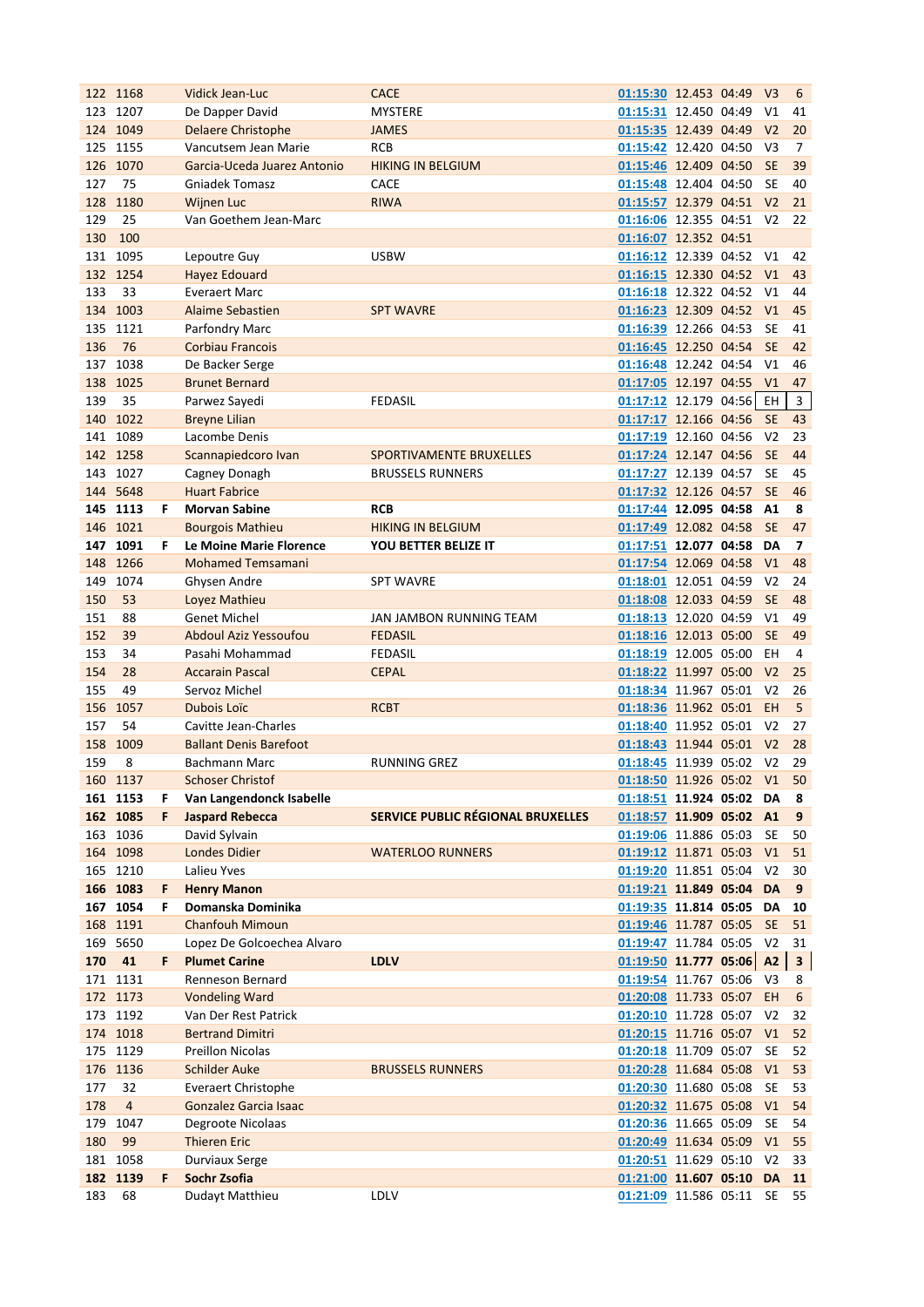| 184 | 89                   |         | <b>Garcia Patron Raul</b>              | <b>BRUSSELS RUNNERS</b>   | 01:21:12 11.579 05:11                                   |  | <b>SE</b>      | 56             |
|-----|----------------------|---------|----------------------------------------|---------------------------|---------------------------------------------------------|--|----------------|----------------|
| 185 | 1250                 |         | <b>Moral Manuel</b>                    |                           | 01:21:18 11.565 05:11                                   |  | V <sub>2</sub> | 34             |
| 186 | 1001                 |         | Adriaensen Stéphane                    |                           | 01:21:19 11.562 05:11                                   |  | <b>SE</b>      | 57             |
| 187 | 30                   |         | <b>Chenot Pascal</b>                   |                           | 01:21:29 11.539 05:12                                   |  | V1             | 56             |
| 188 | 31                   |         | <b>Steynaert Amaury</b>                |                           | 01:21:31 11.534 05:12 V1                                |  |                | 57             |
| 189 | 1211                 |         | <b>Balfroid Thierry</b>                | <b>RCB</b>                | 01:21:33 11.529 05:12 V2                                |  |                | 35             |
|     | 190 1081             |         | <b>Hemeryck Nom</b>                    | <b>KURISTO</b>            | 01:21:37 11.520 05:13 V2                                |  |                | 36             |
| 191 | 15                   |         | <b>Nottebart Daniel</b>                |                           | 01:21:39 11.515 05:13                                   |  | V <sub>2</sub> | 37             |
|     | 192 1096             |         | <b>Levacq David</b>                    |                           | 01:21:45 11.501 05:13                                   |  | <b>SE</b>      | 58             |
|     | 193 1146             |         | <b>Tielemans Philippe</b>              |                           | 01:21:45 11.501 05:13 V2                                |  |                | 38             |
| 194 | 64                   |         | <b>Pinnant Benoit</b>                  |                           | 01:21:54 11.480 05:14 V2                                |  |                | 39             |
|     | 195 2107             |         | Lefebvre Adrien                        |                           | 01:21:56 11.475 05:14 EH                                |  |                | 7              |
|     | 196 1277             |         | <b>Dumont Regis</b>                    |                           | 01:21:59 11.468 05:14 SE                                |  |                | 59             |
|     | 197 1189             |         | Cooper Timothy                         |                           | 01:22:00 11.466 05:14 V2                                |  |                | 40             |
|     | 198 1231             |         | <b>Dewint Jos</b>                      |                           | 01:22:11 11.440 05:15 V3                                |  |                | 9              |
| 199 | 1262                 |         | Dumortier Christophe                   | <b>SPT WAVRE</b>          | 01:22:14 11.433 05:15                                   |  | V <sub>2</sub> | 41             |
| 200 | 47                   |         | <b>Boutsen Marc</b>                    |                           | 01:22:29 11.399 05:16                                   |  | V <sub>2</sub> | 42             |
| 201 | 11                   |         | Van Roole Daniel                       |                           | 01:22:37 11.380 05:16                                   |  | V3             | 10             |
| 202 | 61                   |         | <b>Merlier Jerome</b>                  |                           | 01:22:39 11.376 05:16                                   |  | <b>SE</b>      | 60             |
| 203 | 1055                 |         |                                        | <b>RIWA</b>               | 01:23:02 11.323 05:18                                   |  | V <sub>2</sub> | 43             |
|     |                      |         | Doutreligne Hervé                      |                           | 01:23:23 11.276 05:19                                   |  |                |                |
|     | 204 1108             |         | Meys Frédéric                          |                           |                                                         |  | <b>SE</b>      | 61             |
|     | 205 1039             |         | De Bondt Jean-François                 |                           | 01:23:35 11.249 05:20                                   |  | V1             | 58             |
|     | 206 1281             |         | <b>Resing Wil</b>                      |                           | 01:23:39 11.240 05:20                                   |  | V1             | 59             |
|     | 207 1079             |         | Hautfenne Jean Pierre                  |                           | 01:23:42 11.233 05:20                                   |  | <b>SE</b>      | 62             |
|     | 208 1075             |         | Gibbon William                         |                           | 01:23:57 11.200 05:21 V1                                |  |                | 60             |
|     | 209 1092             |         | Lefebvre Olivier                       |                           | 01:24:03 11.186 05:22                                   |  | V1             | 61             |
|     | 210 1128             |         | Plucinski Arkadiusz                    | <b>SZCZECIN</b>           | 01:24:07 11.177 05:22                                   |  | V1             | 62             |
|     | 211 1062             |         | <b>Fallet Gilles</b>                   | <b>RCB</b>                | 01:24:09 11.173 05:22 V3                                |  |                | 11             |
|     | 212 1233             | F.      | <b>Koulermos Lauren</b>                |                           | 01:24:14 11.162 05:23 DA                                |  |                | 12             |
|     | 213 1247             |         | Verriest Xavier                        |                           | 01:24:16 11.157 05:23                                   |  | <b>SE</b>      | 63             |
| 214 | 71                   | F       | <b>Adam Edina</b>                      |                           | 01:24:17 11.155 05:23 DA 13                             |  |                |                |
|     |                      |         |                                        |                           |                                                         |  |                |                |
|     | 215 1045             |         | Debouvry Philippe                      |                           | 01:24:20 11.149 05:23                                   |  | V1             | 63             |
|     | 216 1199             |         | <b>Ricketson Patrick</b>               |                           | 01:24:22 11.144 05:23 V3                                |  |                | 12             |
|     | 217 1102             | F.      | <b>Marchal Marie-Anne</b>              |                           | 01:24:26 11.135 05:23                                   |  | <b>A2</b>      | 4              |
|     | 218 1249             |         | <b>Wizee Andre</b>                     | <b>TENDONS D'ETENDUS</b>  | 01:24:36 11.113 05:24 V2                                |  |                | 44             |
|     | 219 1050             | F.      | Delforge Céline                        | <b>RCB</b>                | 01:24:39 11.107 05:24                                   |  | DA             | 14             |
|     | 220 1007             |         | <b>Baert Thierry</b>                   | <b>RCB</b>                | 01:24:49 11.085 05:25                                   |  | V <sub>2</sub> | 45             |
|     | 221 1059             |         | Duvieusart Jean-Valéry                 |                           | 01:25:08 11.044 05:26                                   |  | V1             | 64             |
|     | 222 1212             |         | Munez Angel                            |                           | 01:25:11 11.037 05:26 V2                                |  |                | 46             |
|     | 223 1028             |         | Capron Jeremy                          |                           | 01:25:13 11.033 05:26 SE                                |  |                | 64             |
| 224 | 3                    |         | De Prijcker Tim                        | <b>QUADRIPOINT RACING</b> | 01:25:16 11.027 05:26 SE                                |  |                | 65             |
|     | 225 1280             |         | Daems Raf                              | <b>QUADRIPOINT RACING</b> | 01:25:18 11.022 05:27 SE                                |  |                | 66             |
|     | $\overline{7}$       |         | <b>Spitzmesser Stefan</b>              |                           |                                                         |  |                | 65             |
| 226 | 227 1052             |         | Deprez Thomas                          |                           | 01:25:23 11.012 05:27 V1<br>01:25:27 11.003 05:27       |  | <b>SE</b>      | 67             |
|     | 228 1253             |         | <b>Durieux Alain</b>                   |                           | 01:25:29 10.999 05:27 V1                                |  |                | 66             |
|     |                      |         | Lyddon Nicholas                        |                           |                                                         |  | <b>SE</b>      |                |
|     | 229 1100             |         |                                        | LES IRISHS COFFEE         | 01:25:35 10.986 05:28                                   |  |                | 68             |
|     | 230 1099             |         | Lyddon Johnathan                       | <b>LES IRISHS COFFEE</b>  | 01:25:39 10.977 05:28 V3                                |  |                | 13             |
|     | 231 1144             |         | <b>Thieren Pierre</b>                  | <b>SPT WAVRE</b>          | 01:25:41 10.973 05:28 V4                                |  |                | $\overline{2}$ |
|     | 232 1278             |         | <b>Tordeur Fabien</b>                  |                           | 01:25:53 10.947 05:29 SE                                |  |                | 69             |
|     | 233 1181             | F.      | <b>Wildmann Claude</b>                 |                           | 01:25:57 10.939 05:29 A2                                |  |                | 5              |
|     | 234 1086             |         | Jones Owen                             |                           | 01:26:09 10.914 05:30 V2                                |  |                | 47             |
|     | 235 1222             | F       | <b>Sindilar Martina</b>                |                           | 01:26:12 10.907 05:30 A1                                |  |                | 10             |
| 236 | 60                   |         | <b>Baccaro Vincenzo</b>                |                           | 01:26:15 10.901 05:30 V1                                |  |                | 67             |
| 237 | 1165                 |         | Verkindere Alain                       | <b>RCB</b>                | 01:26:20 10.890 05:31                                   |  | V <sub>3</sub> | 14             |
|     | 238 1276             |         | <b>Mackichan Calum</b>                 |                           | 01:26:23 10.884 05:31                                   |  | <b>SE</b>      | 70             |
|     | 239 1159             |         | Vanden Driesch François                |                           | 01:26:29 10.871 05:31                                   |  | V <sub>2</sub> | 48             |
|     | 240 1147             |         | Van Aelst Thomas                       |                           | 01:26:34 10.861 05:31 EH                                |  |                | 8              |
|     | 241 1029             |         | Carbonnelle Alexis                     |                           | 01:26:36 10.857 05:32 V1                                |  |                | 68             |
| 242 | 55                   |         | <b>Willame Steven</b>                  |                           | 01:26:38 10.853 05:32 SE                                |  |                | 71             |
|     | 243 1217             |         | Krupa Matthias                         |                           | 01:26:41 10.846 05:32 V1                                |  |                | 69             |
|     | 244 1076<br>245 1117 | F.<br>F | <b>Gregoire Colette</b><br>Noé Aurélie |                           | 01:26:45 10.838 05:32 A1<br>01:26:47 10.834 05:32 DA 15 |  |                | 11             |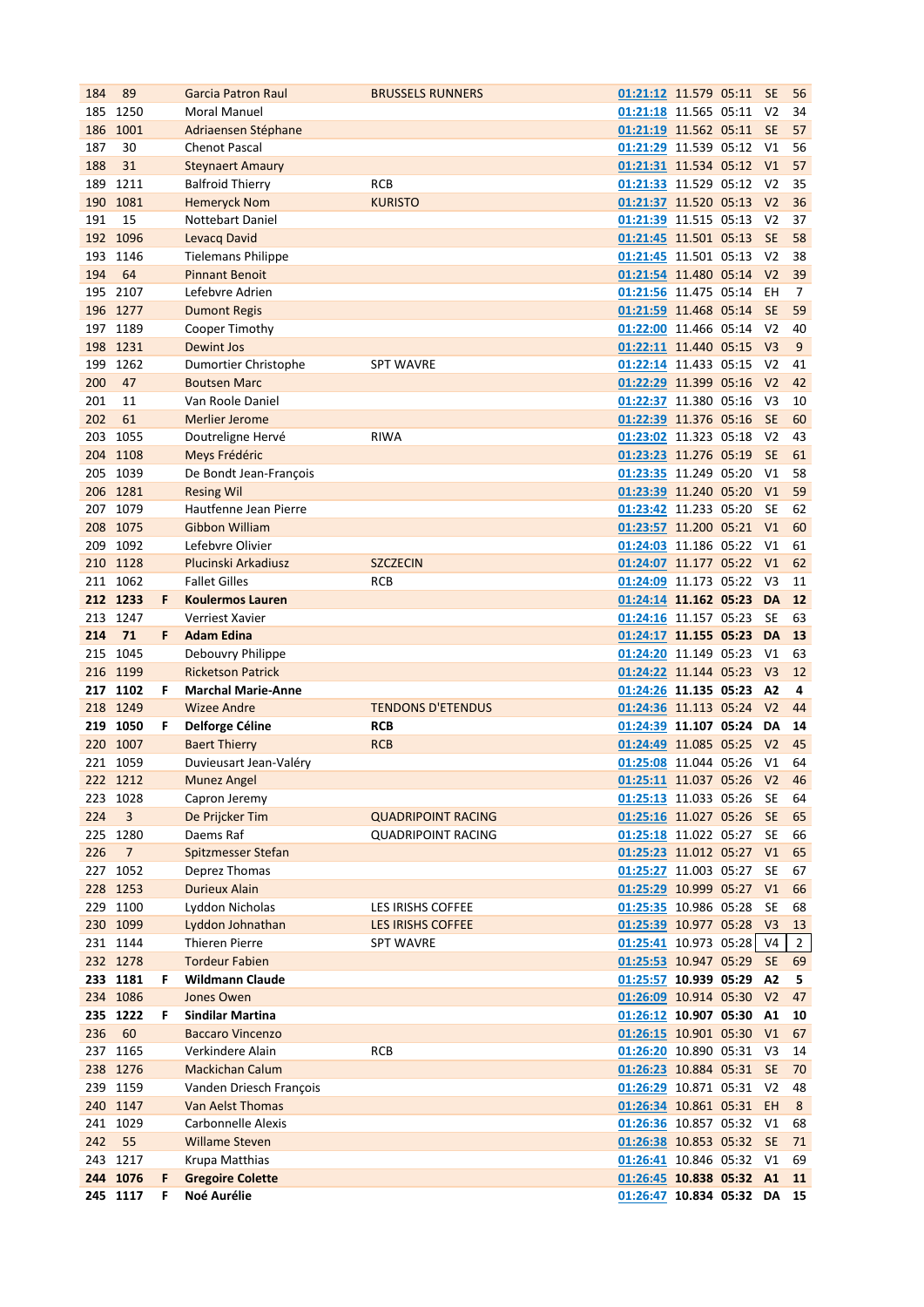| 246 | 52       |    | De Barbanter Eric           |                             | 01:26:56 10.815 05:33 V2   |                |          |                | 49             |
|-----|----------|----|-----------------------------|-----------------------------|----------------------------|----------------|----------|----------------|----------------|
| 247 | 1240     | F  | <b>Regina Huber</b>         |                             | 01:27:02 10.803 05:33      |                |          | A1             | 12             |
|     | 248 1257 |    | De Becker Stephane          |                             | 01:27:08 10.790 05:34      |                |          | V <sub>2</sub> | 50             |
| 249 | 1035     | F  | <b>Coudoin Flavie</b>       | <b>HIKING IN BELGIUM</b>    | 01:27:12 10.782 05:34      |                |          | DA             | 16             |
|     | 250 1132 | F  | Rinta Kaija                 |                             | 01:27:14 10.778 05:34 A1   |                |          |                | 13             |
| 251 | 74       |    | <b>Bert Ernest</b>          |                             | 01:27:24 10.757 05:35      |                |          |                |                |
|     | 252 1044 | F  | <b>De Winter Hilde</b>      | <b>RUNNIN'S GREZ</b>        | 01:27:30 10.745 05:35 A2   |                |          |                | 6              |
|     | 253 1172 |    | Vondeling René              |                             | 01:27:38 10.729 05:36      |                |          | V <sub>2</sub> | 51             |
|     | 254 1041 | F  | De Bruyne Anne              | <b>LDLV</b>                 | 01:28:04 10.676 05:37 A1   |                |          |                | 14             |
| 255 | 58       | F  | <b>Dukerme Caroline</b>     |                             | 01:28:11 10.662 05:38 A1   |                |          |                | 15             |
|     | 256 1171 |    | <b>Vokar Etienne</b>        | <b>WATERLOO RUNNERS</b>     | 01:28:16 10.652 05:38      |                |          | V <sub>3</sub> | 15             |
|     | 257 1179 | F  | <b>West Rebecca</b>         |                             | 01:28:19 10.646 05:38 A2   |                |          |                | $\overline{7}$ |
| 258 | 51       |    | <b>Mior Vincent</b>         |                             | 01:28:35 10.614 05:39 V1   |                |          |                | 70             |
| 259 | 1169     | F  | <b>Vilain Christiane</b>    | <b>SPT WAVRE</b>            | $01:29:05$ 10.554 05:41 A3 |                |          |                | $\mathbf{1}$   |
| 260 | 48       |    | Curell Jordi                |                             | 01:29:09 10.546 05:41 V2   |                |          |                | 52             |
|     | 261 1256 |    | Jacobs Jean-Francois        |                             | 01:29:12 10.540 05:42 V2   |                |          |                | 53             |
|     | 262 1187 |    | Van Craenbroeck Pascal      | <b>LDLV</b>                 | 01:29:15 10.534 05:42 V2   |                |          |                | 54             |
| 263 | 1061     |    | Fabry Jerome                |                             | 01:29:21 10.523 05:42 V1   |                |          |                | 71             |
|     | 264 1164 |    | <b>Verbaere Pascal</b>      | <b>KURISTO</b>              | 01:29:23 10.519 05:42 V2   |                |          |                | 55             |
| 265 | 1161     |    | Vanelslander Rinus          |                             | 01:29:25 10.515 05:42      |                |          | V <sub>2</sub> | 56             |
|     | 266 1178 |    | <b>Weniger Christian</b>    |                             | 01:29:27 10.511 05:43      |                |          | <b>SE</b>      | 72             |
| 267 | 6        |    | Bonvarlez Rudi              |                             | 01:29:39 10.487 05:43      |                |          | V <sub>2</sub> | 57             |
|     | 268 1069 |    | <b>Fransen Patrick</b>      | <b>BTC</b>                  | 01:29:42 10.482 05:43 V2   |                |          |                | 58             |
|     | 269 1241 |    | Reviriego Paco              |                             | 01:29:52 10.462 05:44      |                |          | V1             | 72             |
|     | 270 1269 |    | <b>Baiwy Nicolas</b>        |                             | 01:29:54 10.458 05:44      |                |          | V <sub>3</sub> | 16             |
|     | 271 1150 |    | Van Gossum Luc              | RCB                         | 01:29:56 10.454 05:44      |                |          | V3             | 17             |
|     | 272 1110 | F  | <b>Moeremans Marie</b>      |                             | 01:30:17 10.414 05:46      |                |          | <b>DA</b>      | 17             |
|     | 273 1094 |    |                             |                             | 01:30:49 10.353 05:48      |                |          | V <sub>2</sub> | 59             |
|     | 10       |    | Lenders Thierry             |                             |                            |                |          |                |                |
| 274 |          |    | <b>Streker Johan</b>        | <b>OXYGENE</b>              | 01:30:53 10.345 05:48      |                |          | V <sub>2</sub> | 60             |
|     | 275 1040 |    | De Borman Renaud            |                             | 01:31:15 10.304 05:49      |                |          | V1             | 73             |
|     | 276 1186 | F  | <b>Ceulemans Florence</b>   | <b>APLANOS RUNNING TEAM</b> | 01:31:19 10.296 05:50      |                |          | <b>DA</b>      | 18             |
| 277 | 66       |    | Chaudhari Abhisit           | ENJAMBÉE                    | 01:31:21 10.292 05:50      |                |          | V <sub>1</sub> | 74             |
|     | 278 1248 |    | <b>Cortvrint Michel</b>     |                             | 01:31:24 10.287 05:50      |                |          | V <sub>3</sub> | 18             |
| 279 | 1043     |    | De Felipe Jose Luis         |                             | 01:31:28 10.279 05:50      |                |          | V <sub>2</sub> | 61             |
| 280 | 85       |    | <b>Garcia Burgues Juxco</b> |                             | 01:31:30 10.275 05:50      |                |          | V <sub>2</sub> | 62             |
| 281 | 1143     |    | <b>Strowel Alain</b>        |                             | 01:31:33 10.270 05:51      |                |          | V <sub>2</sub> | 63             |
|     | 282 1120 |    | Pampin Rémi                 |                             | 01:31:40 10.257 05:51      |                |          | <b>SE</b>      | 73             |
| 283 | 5        |    | Gonzalez Mila               |                             | 01:31:49 10.240 05:52      |                |          | V1             | 75             |
|     | 284 1116 |    | Nava Mario                  |                             | 01:31:54 10.231 05:52 V1   |                |          |                | 76             |
|     | 285 1141 |    | <b>Stevins Cedric</b>       | <b>OVS</b>                  | 01:31:56 10.227 05:52 SE   |                |          |                | 74             |
|     | 286 1119 |    | Packeu Eddy                 |                             | 01:32:10 10.201 05:53 V2   |                |          |                | 64             |
|     | 287 1068 | F  | <b>Fransen Christine</b>    |                             | 01:32:20 10.183 05:54 A1   |                |          |                | 16             |
|     | 288 1010 | F  | <b>Baltofski Kita</b>       | <b>RCB</b>                  | 01:32:27 10.170 05:54 A1   |                |          |                | 17             |
|     | 289 1157 |    | Vanden Bemden Didier        |                             | 01:32:29 10.166 05:54 V1   |                |          |                | 77             |
|     | 290 1205 | F  | <b>Bauer Sibylle</b>        | <b>KURISTO</b>              | 01:32:33 10.159 05:54 A1   |                |          |                | 18             |
|     | 291 1170 | F  | <b>Vincent Anne</b>         |                             | 01:32:51 10.126 05:56 A2   |                |          |                | 8              |
| 292 | 22       | F  | Presa Olga                  |                             | 01:33:02 10.106 05:56 A2   |                |          |                | 9              |
|     | 293 1239 | F  | <b>Lieske Christine</b>     |                             | 01:33:05 10.101 05:56 A1   |                |          |                | 19             |
| 294 | 50       | F  | <b>Ventura Lucia</b>        |                             | 01:33:06 10.099 05:56 A2   |                |          |                | 10             |
|     | 295 1175 |    | <b>Walker David</b>         |                             | 01:33:07 10.097 05:57 V3   |                |          |                | 19             |
|     | 296 1209 | F  | <b>Dingsclale Lauren</b>    |                             | 01:33:09 10.093 05:57      |                |          | <b>DA</b>      | 19             |
| 297 | 84       |    | Chuchuan Yang               |                             | 01:33:13 10.086 05:57      |                |          | V1             | 78             |
| 298 | 1206     |    | Keymolen Roger              | <b>JCI OETINGEIV</b>        | 01:33:38 10.041 05:59      |                |          | V3             | 20             |
|     | 299 1204 | F  | <b>Duehateau Bernadette</b> |                             | 01:33:43 10.032 05:59      |                |          | A2             | 11             |
|     | 300 1197 | F. | <b>Schampaert Catherine</b> |                             | 01:33:44 10.031 05:59      |                |          | <b>DA</b>      | 20             |
| 301 | 59       |    | Paci Stefano                |                             | 01:34:07 9.990 06:00       |                |          | V1             | 79             |
|     | 302 1196 | F  | <b>Lannoy Jeanne</b>        |                             | $01:34:39$ 9.933 06:02     |                |          | DA 21          |                |
| 303 | 18       |    | Herincks Jean-Noel          |                             | 01:34:41 9.930             |                | 06:03    | V1             | 80             |
| 304 | 1034     |    | <b>Coppens Philippe</b>     |                             | 01:35:04 9.890             |                | 06:04    | V <sub>2</sub> | 65             |
| 305 | 27       | F  | <b>Aron Daniele</b>         |                             | $01:35:15$ 9.871           |                | 06:05 A2 |                | 12             |
| 306 | 1015     | F  | <b>Baudot Pascale</b>       |                             | $01:35:18$ 9.866           |                | 06:05 A2 |                | 13             |
| 307 | 17       | F  | <b>Lourdes Martin</b>       |                             | 01:35:35                   | 9.836 06:06 A2 |          |                | 14             |
|     |          |    |                             |                             |                            |                |          |                |                |